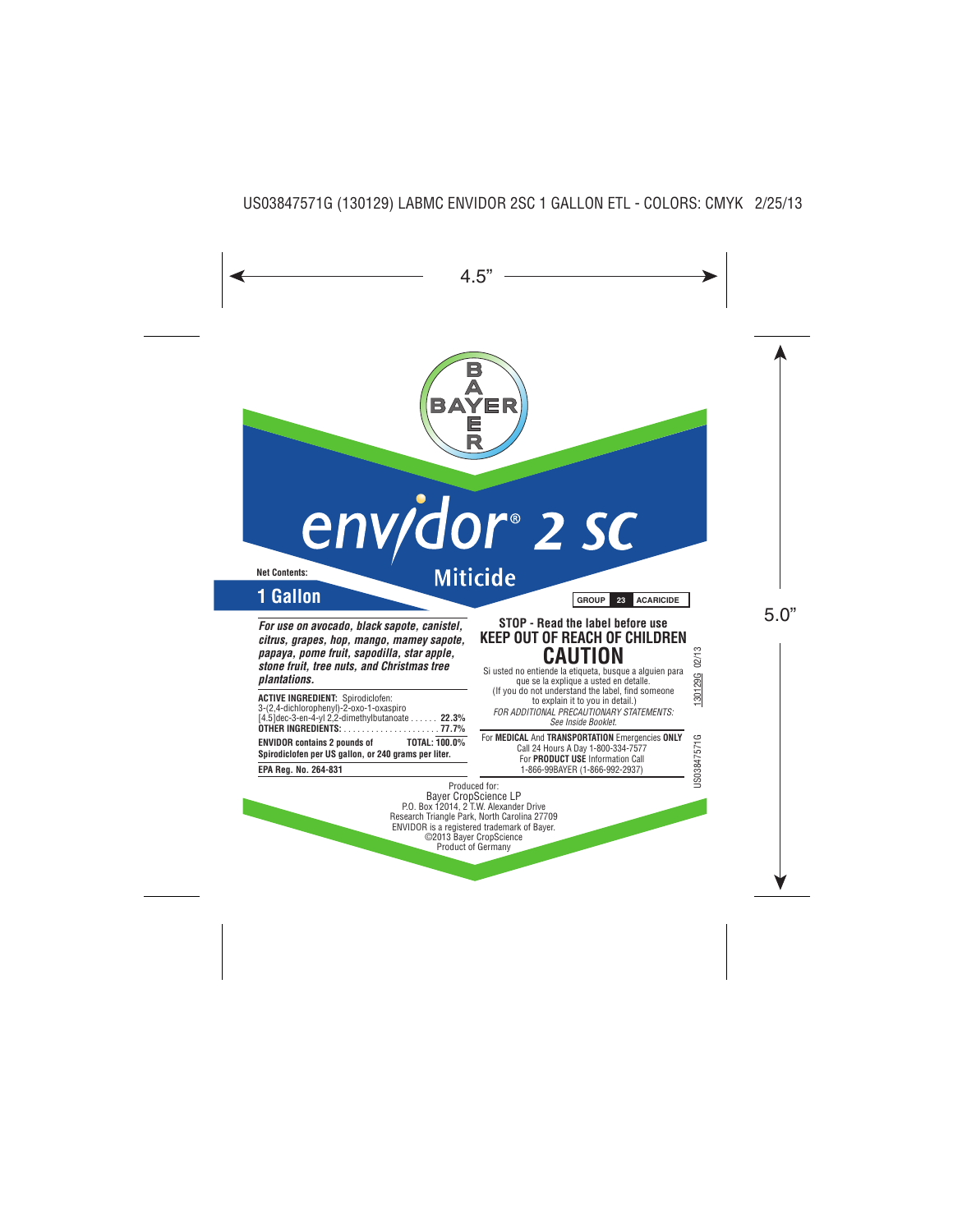# **FIRST AID**

|                            | <b>IF SWALLOWED:</b> • Call a poison control center or doctor immediately for treatment advice.<br>. Have person sip a glass of water if able to swallow.<br>. Do not induce vomiting unless told to do so by a poison control center or doctor.<br>. Do not give anything by mouth to an unconscious person. |
|----------------------------|---------------------------------------------------------------------------------------------------------------------------------------------------------------------------------------------------------------------------------------------------------------------------------------------------------------|
| IF ON SKIN OR<br>CLOTHING: | • Take off contaminated clothing.<br>• Rinse skin immediately with plenty of water for 15 to 20 minutes.<br>. Call a poison control center or doctor for treatment advice.                                                                                                                                    |
|                            | In case of emergency call toll free the Bayer CropScience Emergency Response Telephone No.                                                                                                                                                                                                                    |

**1-800-334-7577. Have the product container or label with you when calling a poison control center or doctor, or going for treatment.**

**Note To Physician:** No specific antidote is available. Treat patient symptomatically.

# **PRECAUTIONARY STATEMENTS**

#### **HAZARDS TO HUMANS AND DOMESTIC ANIMALS CAUTION**

Harmful if swallowed or absorbed through skin. Do not get in eyes, on skin or on clothing. Prolonged or frequent repeated skin contact may cause allergic reactions in some individuals. To reduce exposure, wash hands thoroughly with soap and water after handling and before eating, drinking, chewing gum, using tobacco, or using the toilet. Removing and washing contaminated clothing before reuse may reduce exposure.

## **PERSONAL PROTECTIVE EQUIPMENT**

#### **Mixers, Loaders, Applicators and other handlers must wear:**

- Long-sleeved shirt and long pants
- Waterproof gloves
- Shoes plus socks

Follow manufacturer's instructions for cleaning/maintaining PPE. If no such instructions for washables, use detergent and hot water. Keep and wash PPE separately from other laundry.

### **ENGINEERING CONTROLS STATEMENT**

When handlers use closed systems, or enclosed cabs in a manner that meets the requirements listed in the Worker Protection Standard (WPS) for agricultural pesticides [40 CFR 170.240 (d)(4-6)], the handler PPE requirements may be reduced or modified as specified in the WPS.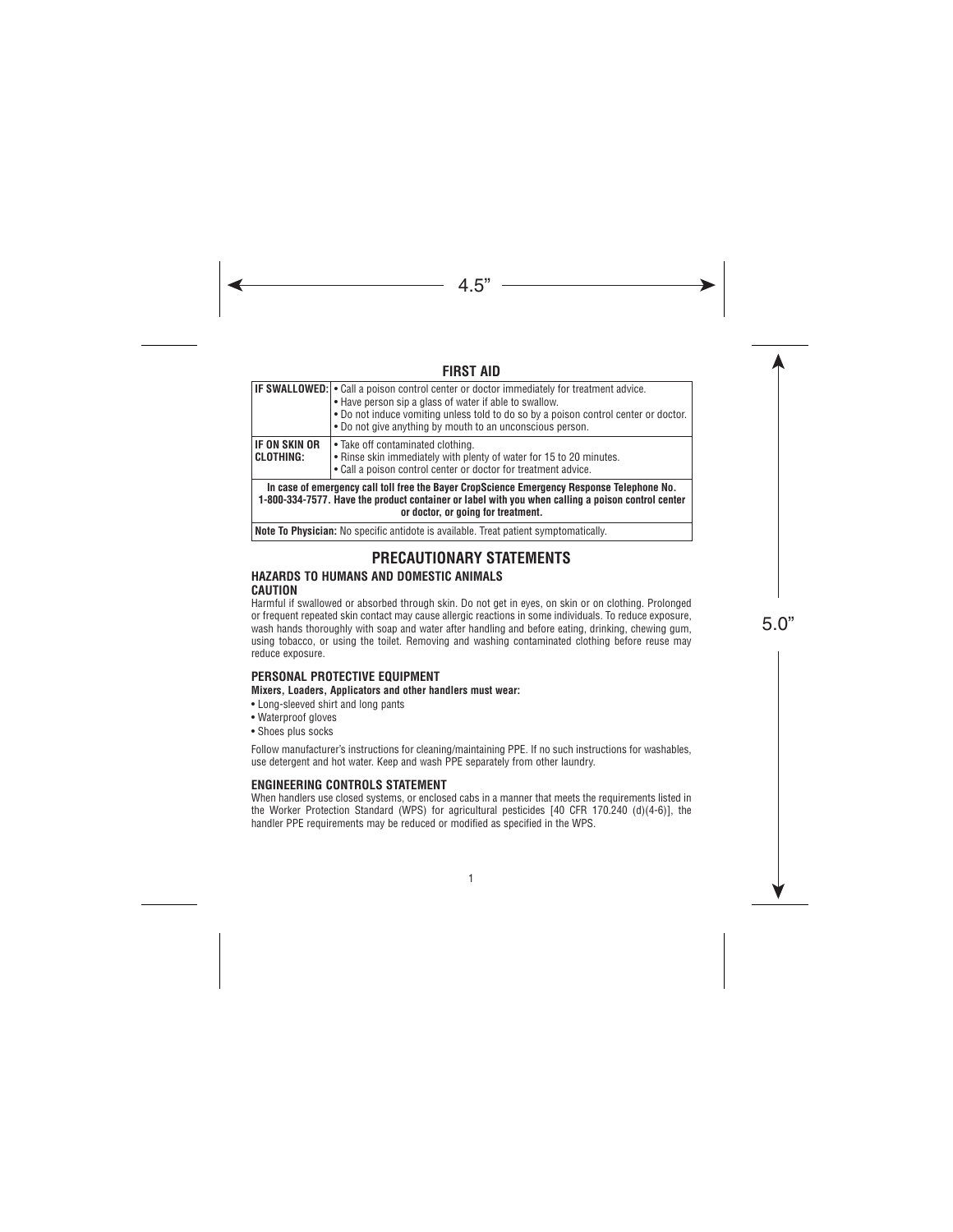#### **User Safety Recommendations**

#### **Users should:**

- Wash hands before eating, drinking, chewing gum, using tobacco or using the toilet.
- Remove clothing immediately if pesticide gets inside. Then wash thoroughly and put on clean clothing.
- Remove Personal Protective Equipment immediately after handling this product.
- Wash the outside of gloves before removing.
- As soon as possible, wash thoroughly and change into clean clothing.

#### **ENVIRONMENTAL HAZARDS**

This pesticide is toxic to fish and aquatic invertebrates. Avoid contamination of surface water through spray drift. Do not contaminate water when disposing of equipment wash water or rinsate. Do not apply directly to water, or to areas where surface water is present, or to intertidal areas below the mean high water mark.

This product is toxic to honeybee larvae through direct contamination of pollen and nectar. Do not apply to blooming, pollen-shedding, or nectar-producing parts of plants if bees forage on the plants.

#### **SURFACE WATER ADVISORY AND RUNOFF MANAGEMENT**

This product may contaminate water through runoff or drift of spray in wind. Poorly draining soils and soils with shallow water tables are more prone to produce runoff that contains this product. A level well maintained vegetative buffer strip between areas to which this product is applied and surface water features such as ponds, streams, and springs will reduce the potential for contamination of water from rainfall runoff. Runoff of this product will be reduced by avoiding applications when rainfall is forecasted to occur within 48 hours.

#### **OBSERVE THE FOLLOWING PRECAUTIONS WHEN MIXING AND APPLYING IN THE VICINITY OF AQUATIC AREAS SUCH AS LAKES; RESERVOIRS; RIVERS; PERMANENT STREAMS, MARSHES OR NATURAL PONDS; ESTUARIES AND COMMERICAL FISH FARM PONDS.**

#### **SPRAY DRIFT MANAGEMENT**

The interaction of many equipment and weather related factors determine the potential for spray drift. The applicator is responsible for considering all of these factors when making application decisions. Avoiding spray drift is the responsibility of the applicator.

#### **For Aerial Applications**

The spray boom should be mounted on the aircraft so as to minimize drift caused by wing tip vortices. The minimum practical boom length should be used, and must not exceed 75% of the wingspan or rotor diameter.

#### **Importance of Droplet Size**

An important factor influencing drift is droplet size. Small droplets (<150 – 200 microns) drift to a greater extent than large droplets. Within typical equipment specifications, application should be made to deliver the largest droplet spectrum that provides sufficient control and coverage. Formation of very small droplets may be minimized by appropriate nozzle selection, by orienting nozzles away from the air stream as much as possible and by avoiding excessive spray boom pressure. Spray should be released at the lowest possible height consistent with good pest control and flight safety.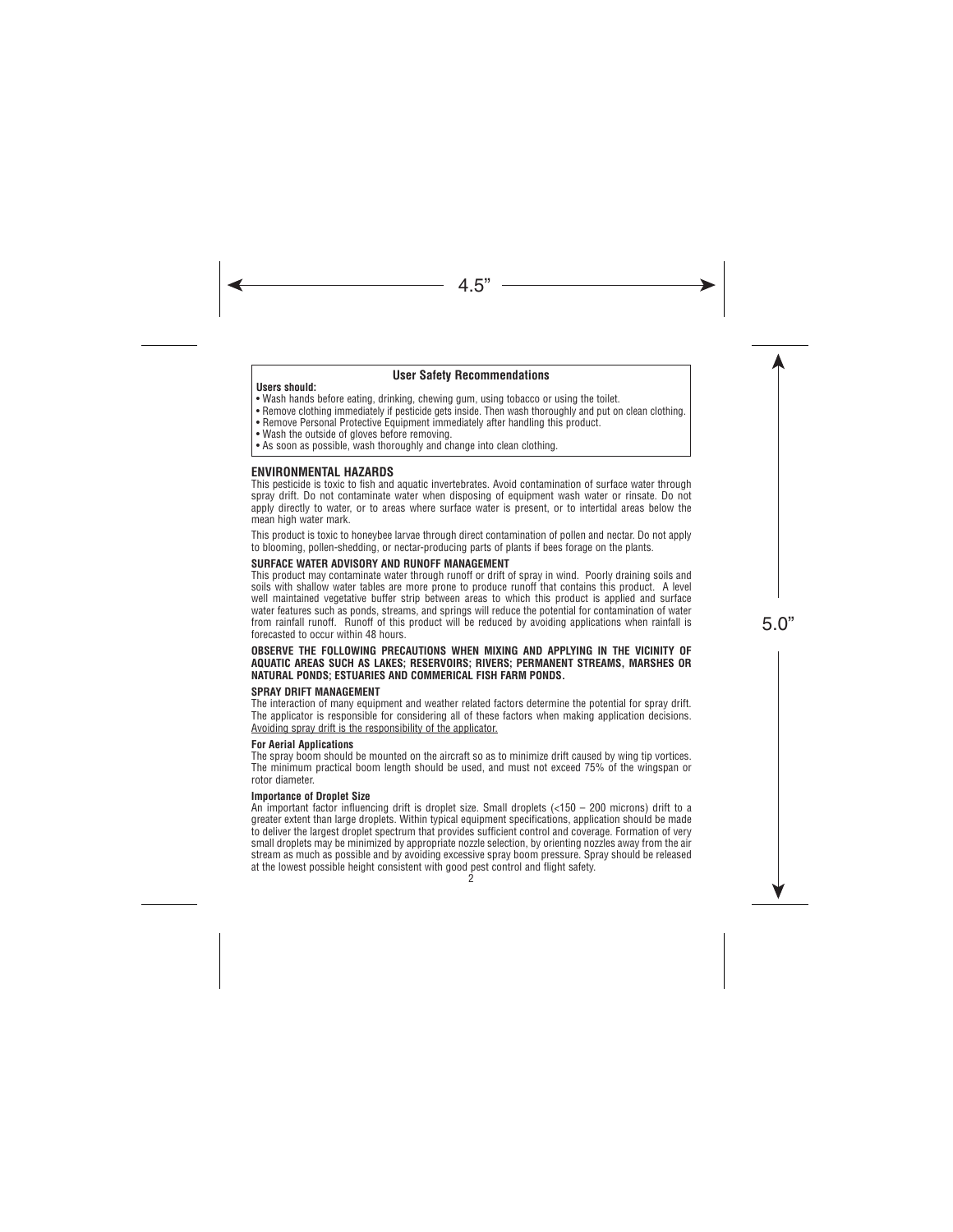#### **Wind Speed Restrictions**

Drift potential increases at wind speeds of less than 3 mph (due to inversion potential) or more than 10 mph. However, many factors, including droplet size, canopy and equipment specifications determine drift potential at any given wind speed. Do not apply when winds are greater than 15 mph and avoid gusty and windless conditions. Risk of exposure to sensitive aquatic areas can be reduced by avoiding application when wind direction is toward the aquatic area.

#### **Restrictions During Temperature Inversions**

Do not make aerial or ground applications during temperature inversions. Drift potential is high during temperature inversions. Temperature inversions restrict vertical air mixing, which causes small-suspended droplets to remain close to the ground and move laterally in a concentrated cloud. Temperature inversions are characterized by increasing temperature with altitude and are common on nights with limited cloud cover and light to no wind. They begin to form as the sun sets and often continue into the morning. Their presence can be indicated by ground fog; however, if fog is not present, inversions can also be identified by the movement of smoke from a ground source. Smoke that layers and moves laterally in a concentrated cloud (under low wind conditions) indicates an inversions, while smoke that moves upward and rapidly dissipates indicates good vertical mixing.

#### **ENDANGERED SPECIES ADVISORY**

The use of any pesticide in a manner that may kill or otherwise harm endangered species or adversely modify their habitat is a violation of Federal law.

#### **RESISTANCE MANAGEMENT**

ENVIDOR® 2 SC MITICIDE contains an active ingredient with a mode of action - lipid biosynthesis inhibitor (LBI), classified as a Group 23 product. Studies to determine cross-resistance of Group 23 products with other chemical classes have demonstrated no cross-resistance. Bayer CropScience strongly encourages that ENVIDOR 2 SC MITICIDE, applied alone or in tankmix combination with another Group 23 product, be applied in a block rotation or windowed approach with products from other chemical classes having a different mode of action before using additional applications of other Group 23 products against the same target pest. Using a block rotation or windowed approach, along with other IPM practices, is considered an effective use strategy for preventing or delaying a pest's ability to develop resistance to a given class of chemistry.

Contact your local extension specialist, certified crop advisor, and/or Bayer CropScience representative for additional resistance management or IPM recommendations. Also, for more information on Insect Resistance Management (IRM), visit the Insecticide Resistance Action Committee (IRAC) on the web at http://irac-online.org.

#### **DIRECTIONS FOR USE**

#### **It is a violation of Federal law to use this product in a manner inconsistent with its labeling.**

Do not apply this product in a way that will contact workers or other persons, either directly or through drift. Only protected handlers may be in the area during application. For any requirements specific to your State or Tribe, consult the agency responsible for pesticide regulation.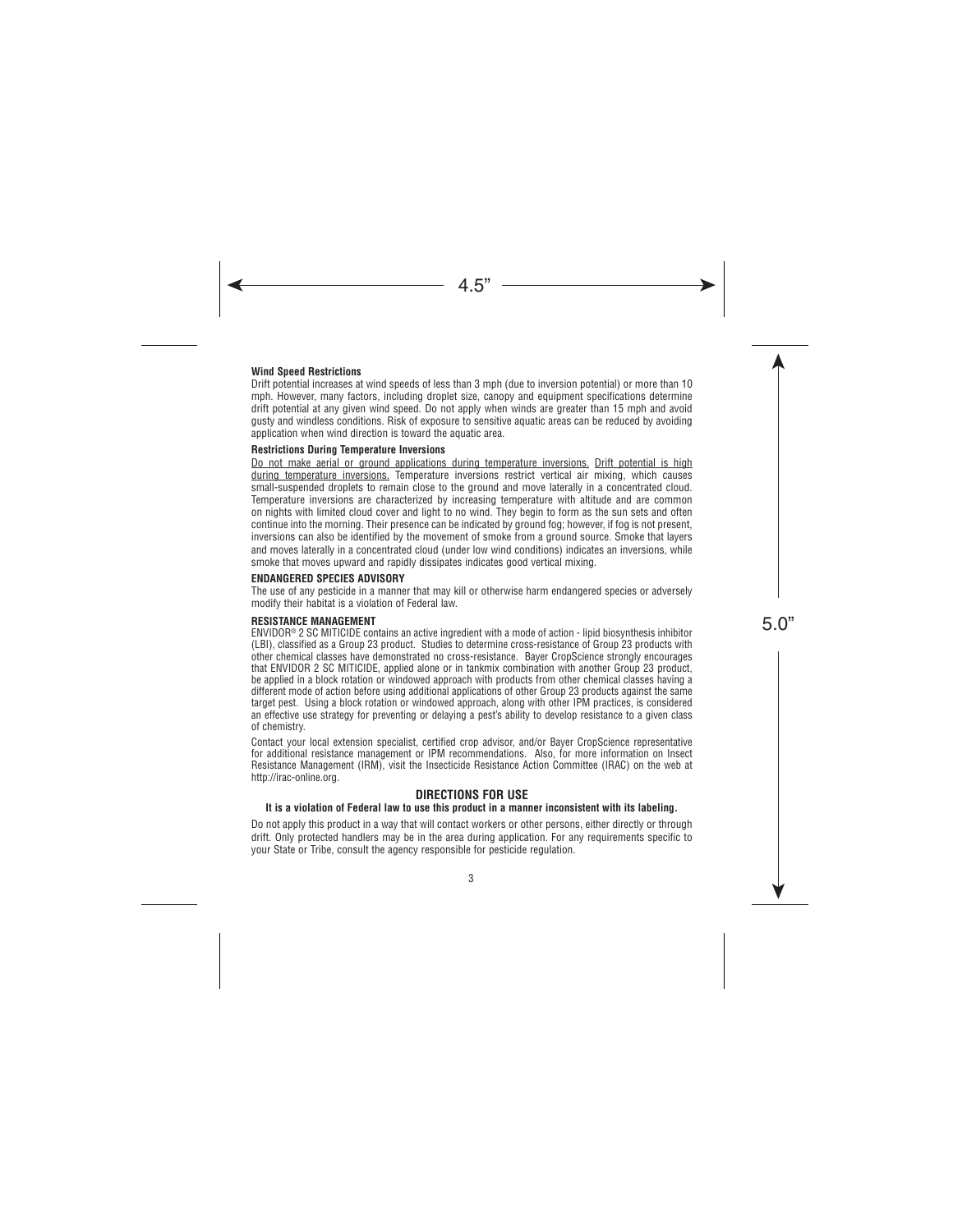## **AGRICULTURAL USE REQUIREMENTS**

Use this product only in accordance with its labeling and with the Worker Protection Standard, 40 CFR part 170. This Standard contains requirements for the protection of agricultural workers on farms, forests, nurseries, and greenhouses, and handlers of agricultural pesticides. It contains requirements for training, decontamination, notification, and emergency assistance. It also contains specific instructions and exceptions pertaining to the statements on this label about personal protective equipment (PPE), and restricted-entry interval. The requirements in this box only apply to uses of this product that are covered by the Worker Protection Standard.

• For all crops contained within this label, do not enter or allow worker entry into treated areas during the restricted entry interval (REI) of 12 hours following application.

PPE required for early entry to treated areas that is permitted under the Worker Protection Standard that involves contact with anything that has been treated, such as plants, soil, or water, is:

- Long-sleeved shirt and long pants
- Waterproof gloves
- Shoes plus socks

#### **APPLICATION INSTRUCTIONS**

ENVIDOR 2 SC MITICIDE is a Suspension Concentrate formulation and is active by contact on mite eggs, all nymphal stages, and adult females. Application must be made as a preventive treatment or timed to coincide with early threshold level in developing mite population. Apply ENVIDOR 2 SC MITICIDE only through properly calibrated ground application equipment except where specified otherwise within crop-specific section. Thorough coverage of all plant parts is required for pest control. The presence of physical barriers including, but not limited to excessive dust, sun block agents, and/or sooty-mold can interfere with the binding of ENVIDOR to target plant parts and may require higher spray volumes to achieve penetration of these barriers.

#### **RESTRICTIONS**

- Do not apply ENVIDOR 2 SC MITICIDE through any type of irrigation system;
- Do not apply ENVIDOR 2 SC MITICIDE in enclosed structures such as greenhouses or plant houses.

#### **AIRBLAST (Air Assist) SPECIFIC INSTRUCTIONS**

Airblast sprayers carry droplets into the canopy of trees/vines via a radially, or laterally directed air stream. The following drift management practices must be followed:

- Adjust deflectors and aiming devices so that spray is only directed into the canopy;
- block off upward pointed nozzles when there is no overhanging canopy;
- use enough air volume to penetrate the canopy and provide good coverage;
- do not allow the spray to go beyond the edge of the cultivated area (i.e., turn off sprayer when turning at end rows);
- for applications to the outside rows, only spray inward, toward the orchard/grove. *(continued)*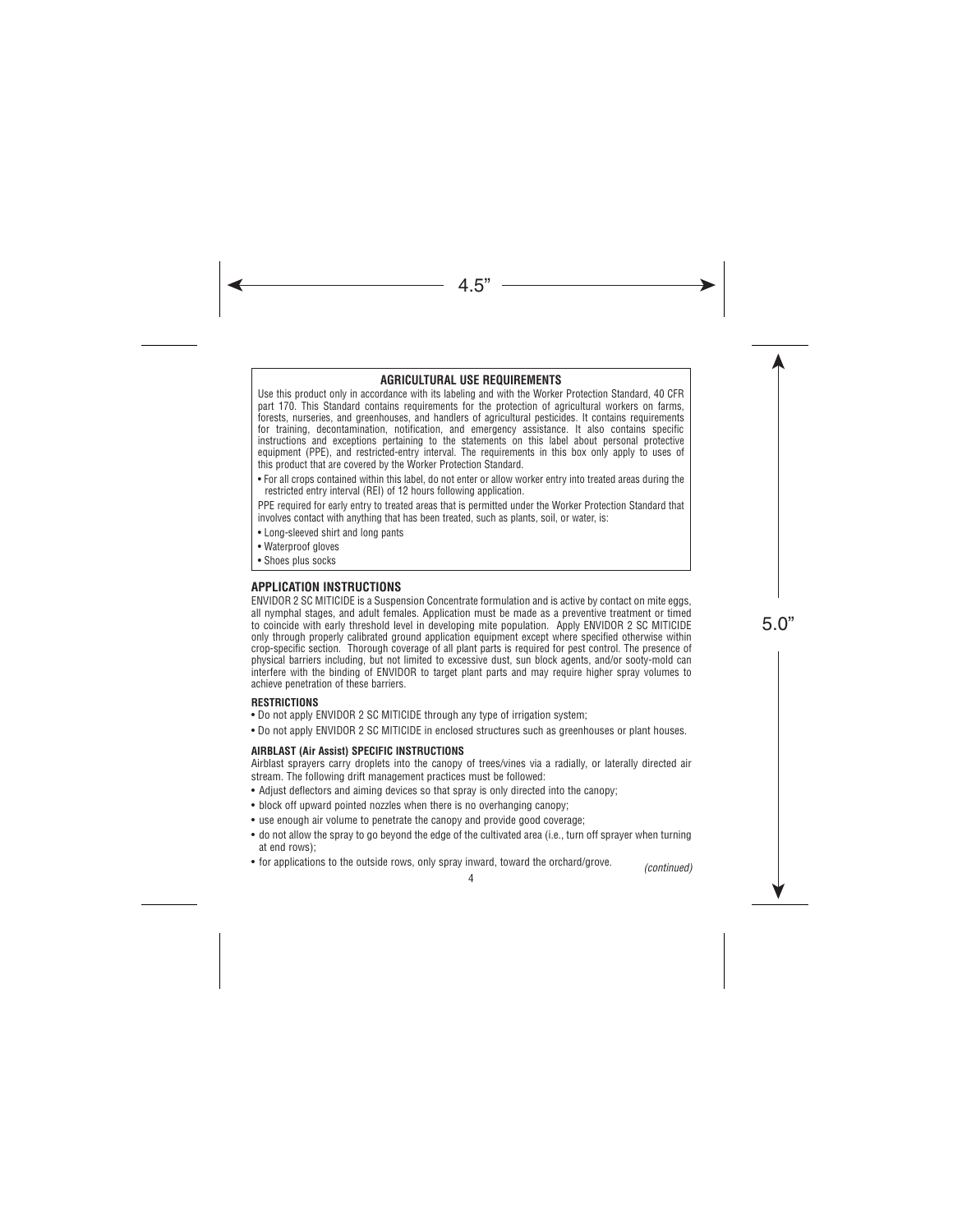#### **COMPATIBILITY / MIXING / ORDER-OF-MIXING**

ENVIDOR 2 SC MITICIDE is physically and biologically compatible with many registered pesticides and fertilizers or micronutrients. When considering mixing ENVIDOR 2 SC MITICIDE with other pesticides, or other additives, first contact your supplier for advice. For further information, contact your local Bayer representative. Conduct a physical compatibility test if supplier and Bayer representative have no experience with the combination you are considering. To determine physical compatibility, add the correct proportions of each chemical with the same proportion of water, as will be present in the chemical supply tank, into a suitable container, mix thoroughly and allow to stand for five minutes. If the combination remains mixed, or can be readily re-mixed, the mixture is considered physically compatible.

ENVIDOR 2 SC MITICIDE may be used with other recommended pesticides, fertilizers and micronutrients. The proper mixing procedure for ENVIDOR 2 SC MITICIDE alone or in tank mix combinations with other pesticides is:

- 1) Fill the spray tank 1/4 to 1/3 full with clean water;
- 2) while recirculating and with the agitator running, add any products in PVA bags **(See Note)**. Allow time for thorough mixing;
- 3) continue to fill spray tank with water until 1/2 full;
- 4) add any other wettable powder (WP) or wettable granules (WG) products;
- 5) add the required amount of ENVIDOR 2 SC MITICIDE, and any other "flowable" (FL or SC) type products;
- 6) allow enough time for thorough mixing of each product added to tank;
- 7) if applicable, add any remaining tank mix components: emulsifiable concentrates (EC), fertilizers and micronutrients.

8) fill spray tank to desired level and maintain constant agitation to ensure uniformity of spray mixture. **NOTE:** Do not use PVA packets in a tank mix with products that contain boron or release free chlorine. The resultant reaction of PVA and boron or free chlorine is a plastic that is not soluble in water or solvents.

#### **TREE FRUIT, TREE NUTS, GRAPE AND HOP USE DIRECTIONS – ENVIDOR 2 SC MITICIDE**

Apply specified dosage of ENVIDOR 2 SC MITICIDE as a dilute or concentrate spray early in the infestation as the population begins to develop or at early threshold for the target mite pest. Preventative applications are permitted where required for management of specific mite problems but generally require the higher dosage specified within the crop specific sections for optimal residual control. Evaluate performance no sooner than 7 days following application. Degree of control or suppression of additional labeled pests will be determined, in part, by the stage of pest development at application and infestation level of those pests.

Application rates specified within this label are based on full-size mature trees and vines. Use higher rates for moderate to heavy mite pressure or where longer residual control is desired. Lower rates are generally adequate on smaller trees/vines, or for low to moderate mite pressure but require careful scouting and will generally provide shorter residual control than higher rates. Apply adequate spray volume to ensure thorough and uniform coverage of target plant parts.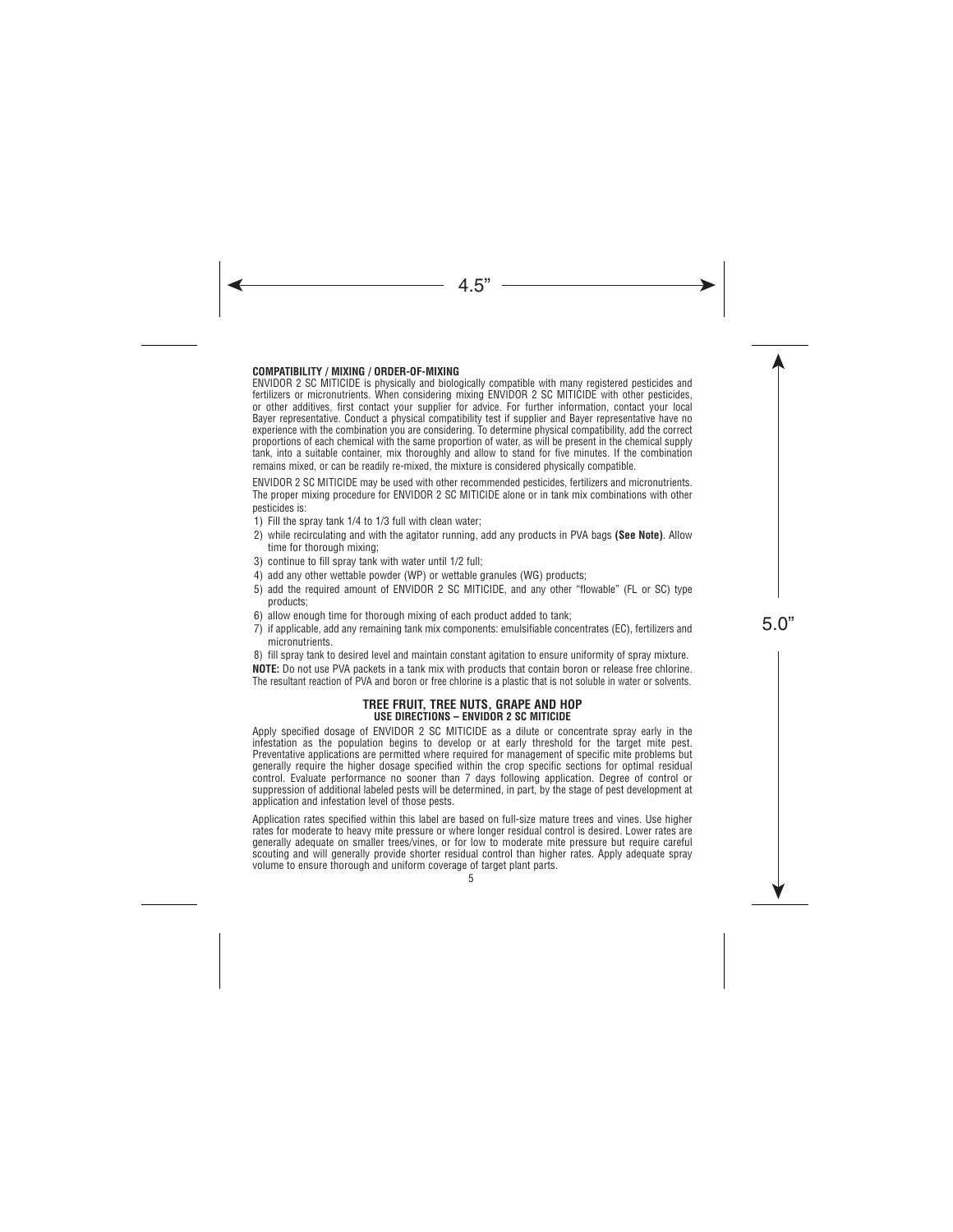#### **AVOCADO, BLACK SAPOTE, CANISTEL, MAMEY SAPOTE, MANGO, PAPAYA, SAPODILLA, STAR APPLE**

| <b>Pests Controlled</b>                                                                        | Rate              |               |
|------------------------------------------------------------------------------------------------|-------------------|---------------|
|                                                                                                | fluid ounces/Acre | Ib a.i./Acre  |
| Avocado brown mite                                                                             | $18.0 - 20.0$     | $0.28 - 0.31$ |
| Avocado red mite                                                                               |                   |               |
| Broad mite                                                                                     |                   |               |
| Carmine spider mite                                                                            |                   |               |
| Citrus red mite                                                                                |                   |               |
| Flat mite, black and red                                                                       |                   |               |
| Mango spider mite                                                                              |                   |               |
| Papaya leaf edgeroller mite                                                                    |                   |               |
| Persea mite                                                                                    |                   |               |
| Sixspotted mite                                                                                |                   |               |
| Texas citrus mite                                                                              |                   |               |
| Twospotted spider mite                                                                         |                   |               |
| <b>Restrictions</b>                                                                            |                   |               |
| Pre-Harvest Interval (PHI): 2 days                                                             |                   |               |
| Maximum ENVIDOR 2 SC MITICIDE allowed per crop season: 20.0 fluid ounces (0.31 lb a.i.) /Acre. |                   |               |
| Maximum number of applications per crop season: 1                                              |                   |               |
| Minimum application volumes: 50 GPA – ground, 50 GPA – aerial (avocado only).                  |                   |               |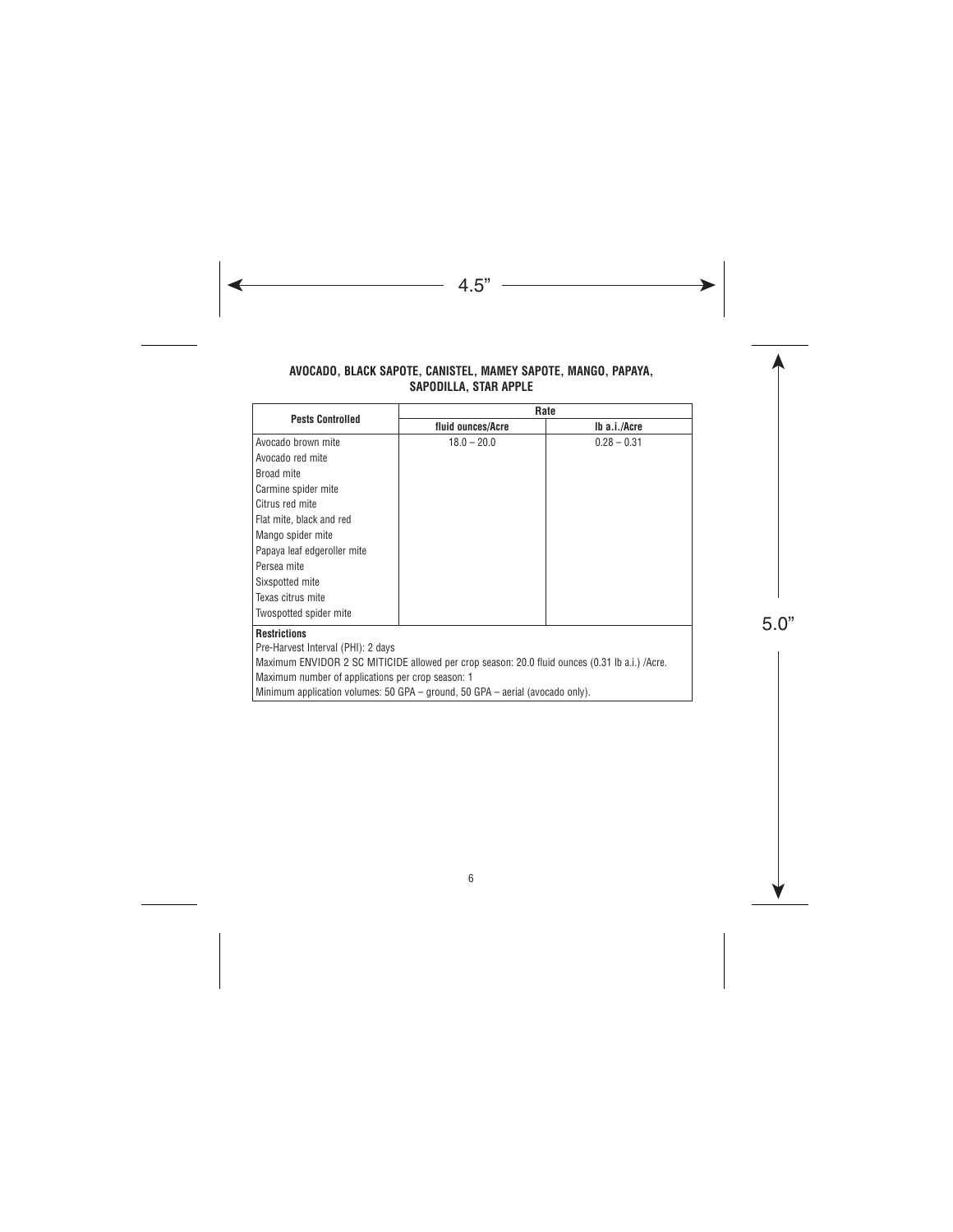#### **CITRUS**

**Crops of Crop Group 10:** Orange (sweet and sour), Grapefruit, Lemon, Lime, Calamondin, Citrus citron, Citrus hybrids (includes chironja, tangelo, and tangor), Kumquat, Mandarin (tangerine), Pummelo, Satsuma mandarin

| <b>Pests Controlled</b>                                                                                                                                                                                                        | Rate<br>fluid ounces/Acre<br>Ib a.i./Acre                                                             |                                                                                                        |
|--------------------------------------------------------------------------------------------------------------------------------------------------------------------------------------------------------------------------------|-------------------------------------------------------------------------------------------------------|--------------------------------------------------------------------------------------------------------|
|                                                                                                                                                                                                                                |                                                                                                       |                                                                                                        |
| Broad mite<br>Citrus flat mite (false spider mite)<br>l Citrus red mite<br>  Citrus rust mite (silver mite)<br>Pink citrus rust mite<br>l Sixspotted mite<br>Texas citrus mite<br>Twospotted spider mite<br>  Yuma spider mite | $12.0 - 20.0$<br>(without horticultural spray oil)<br>$18.0 - 20.0$<br>(with horticultural spray oil) | $0.188 - 0.33$<br>(without horticultural spray oil)<br>$0.28 - 0.33$<br>(with horticultural spray oil) |
| <b>Restrictions</b><br>Due Hewseet Internet (DUI), 7 desse                                                                                                                                                                     |                                                                                                       |                                                                                                        |

Pre-Harvest Interval (PHI): 7 days

Maximum ENVIDOR 2 SC MITICIDE allowed per crop season: 20.0 fluid ounces (0.33 lb a.i./Acre).

Maximum number of applications per crop season: 1

Minimum application volumes: 100 GPA by conventional ground airblast sprayer. If using high air velocity, low volume, or air curtain sprayers, utilize in no less than 30 GPA, insuring complete and uniform coverage of fruit and foliage.

For citrus (except lemon) in California, do not apply until petal fall is complete.

### **GRAPE**

American bunch grape, muscadine grape, and Vinifera grape

| <b>Pests Controlled</b>                                   |                                                                         | Rate              |               |
|-----------------------------------------------------------|-------------------------------------------------------------------------|-------------------|---------------|
|                                                           |                                                                         | fluid ounces/Acre | Ib a.i./Acre  |
| European red mite<br>Grape erineum mite<br>(blister mite) | Pacific spider mite<br>Twospotted spider mite<br>Willamette spider mite | $16.0 - 34.0$     | $0.25 - 0.53$ |

#### **Restrictions**

Pre-Harvest Interval (PHI): 14 days

Maximum ENVIDOR 2 SC MITICIDE allowed per crop season: 34.0 fluid ounces (0.53 lb a.i./Acre).

Maximum number of applications per crop season: 1

Minimum application volume: 50 GPA – ground application only.

Use higher dosage when mite population density is extreme and environmental conditions favor continued, prolonged infestation pressure.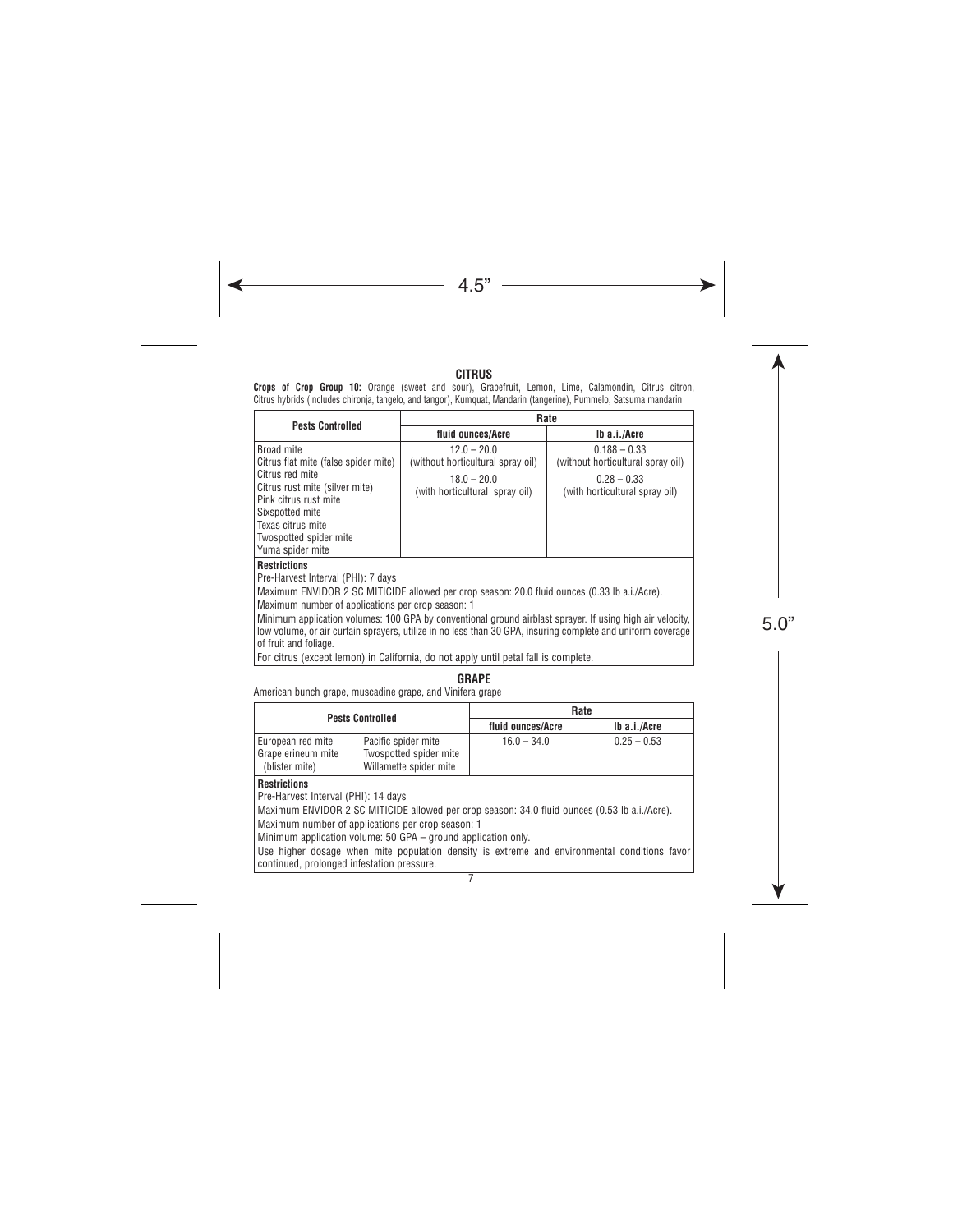|                          | ۰. |
|--------------------------|----|
| $\overline{\phantom{a}}$ |    |

| <b>Pest Controlled</b>                                                                         | Rate                            |              |  |
|------------------------------------------------------------------------------------------------|---------------------------------|--------------|--|
|                                                                                                | fluid ounces/Acre               | Ib a.i./Acre |  |
| Twospotted spider mite                                                                         | $0.28 - 0.386$<br>$18.0 - 24.7$ |              |  |
| <b>Restrictions</b>                                                                            |                                 |              |  |
| Pre-Harvest Interval (PHI): 14 days                                                            |                                 |              |  |
| Maximum ENVIDOR 2 SC MITICIDE allowed per crop season: 24.7 fluid ounces (0.386 lb a.i./Acre). |                                 |              |  |
| Maximum number of applications per crop season: 1                                              |                                 |              |  |
| Minimum application volumes: 50 GPA by conventional ground airblast sprayer.                   |                                 |              |  |

## **POME FRUIT**

**Crops of Crop Group 11:** Apple, Crabapple, Loquat, Mayhaw, Pear, Oriental pear, Quince

| <b>Pests Controlled</b>                                                                                                                                                                                                                                                           | Rate              |               |
|-----------------------------------------------------------------------------------------------------------------------------------------------------------------------------------------------------------------------------------------------------------------------------------|-------------------|---------------|
|                                                                                                                                                                                                                                                                                   | fluid ounces/Acre | Ib a.i./Acre  |
| Apple rust mite<br>European red mite<br>McDaniel spider mite<br>Pacific spider mite<br>Pear rust mite<br>Twospotted spider mite                                                                                                                                                   | $16.0 - 18.0$     | $0.25 - 0.28$ |
| <b>Restrictions</b><br>Pre-Harvest Interval (PHI): 7 days<br>Maximum ENVIDOR 2 SC MITICIDE allowed per crop season: 18.0 fluid ounces (0.28 lb a.i./Acre).<br>Maximum number of applications per crop season: 1<br>Minimum application volume: 100 GPA – ground application only. |                   |               |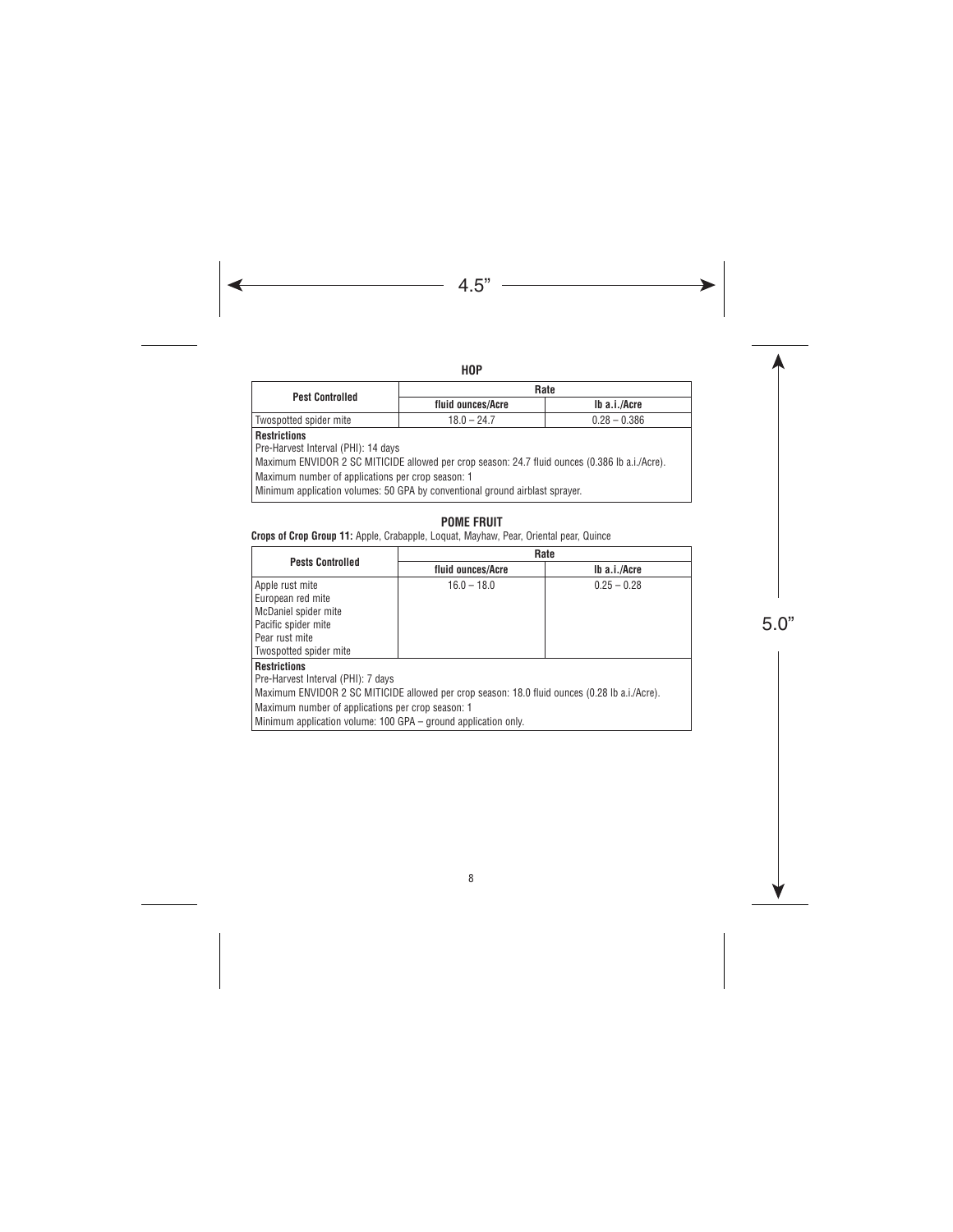#### **STONE FRUIT**

**Crops of Crop Group 12:** Apricot, Cherry (sweet and tart), Nectarine, Peach, Plum (includes Chickasaw, Damson, and Japanese), Plumcot, Prune (fresh and dried)

| <b>Pests Controlled</b>                                                                                                                                                                                         | Rate              |               |  |
|-----------------------------------------------------------------------------------------------------------------------------------------------------------------------------------------------------------------|-------------------|---------------|--|
|                                                                                                                                                                                                                 | fluid ounces/Acre | Ib a.i./Acre  |  |
| Brown mite<br>European red mite<br>Pacific spider mite<br>Peach silver mite<br>Twospotted spider mite                                                                                                           | $16.0 - 18.0$     | $0.25 - 0.28$ |  |
| <b>Restrictions</b><br>Pre-Harvest Interval (PHI): 7 days<br>Maximum ENVIDOR 2 SC MITICIDE allowed per crop season: 18.0 fluid ounces (0.28 lb a.i./Acre).<br>Maximum number of applications per crop season: 1 |                   |               |  |

Minimum application volume: 50 GPA – ground application only.

## **TREE NUTS**

**Crops of Crop Group 14:** Almond, Beechnut, Brazil nut, Butternut, Cashew, Chestnut, Chinquapin, Filbert, Hickory nut, Macadamia nut, Pecan, Pistachio, Walnut (black and English)

| <b>Pests Controlled</b>                                                                                                                                                                                                                                                           | Rate              |               |  |
|-----------------------------------------------------------------------------------------------------------------------------------------------------------------------------------------------------------------------------------------------------------------------------------|-------------------|---------------|--|
|                                                                                                                                                                                                                                                                                   | fluid ounces/Acre | Ib a.i./Acre  |  |
| Pecan leaf scorch mite                                                                                                                                                                                                                                                            | $14.0 - 18.0$     | $0.22 - 0.28$ |  |
| Brown mite<br>European red mite<br>Pacific spider mite<br>Twospotted spider mite                                                                                                                                                                                                  | $16.0 - 34.0$     | $0.25 - 0.53$ |  |
| <b>Pest Suppressed</b>                                                                                                                                                                                                                                                            |                   |               |  |
| San Jose scale                                                                                                                                                                                                                                                                    | $28.0 - 34.0$     | $0.44 - 0.53$ |  |
| <b>Restrictions</b><br>Pre-Harvest Interval (PHI): 7 days<br>Maximum ENVIDOR 2 SC MITICIDE allowed per crop season: 34.0 fluid ounces (0.53 lb a.i./Acre).<br>Maximum number of applications per crop season: 1<br>Minimum application volume: 100 GPA – ground application only. |                   |               |  |

Use higher dosage when mite population density is extreme and environmental conditions favor continued, prolonged infestation pressure.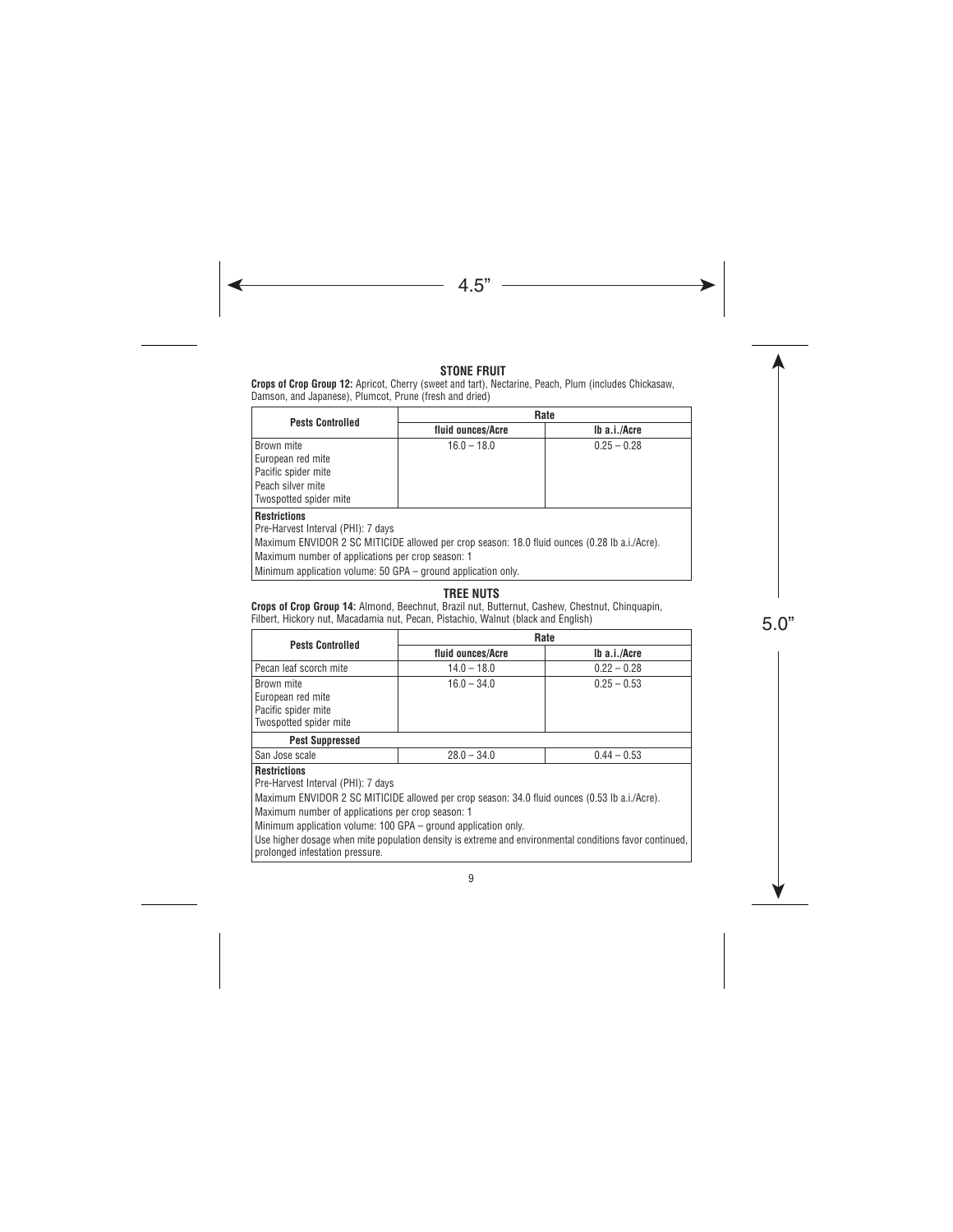#### **OTHER CROPS USE DIRECTIONS – ENVIDOR 2 SC MITICIDE**

Apply specified dosage of ENVIDOR 2 SC MITICIDE as a dilute or concentrate spray early in the infestation as the population begins to develop or at early threshold for the target mite pest. Preventative applications are permitted where required for management of specific mite problems but generally require the higher dosage specified within the crop specific sections for optimal residual control. Evaluate performance no sooner than 7 days following application. Degree of control or suppression of additional labeled pests will be determined, in part, by the stage of pest development at application and infestation level of those pests.

Application rates specified within this label are based on full-size mature trees and vines. Use higher rates for moderate to heavy mite pressure or where longer residual control is desired. Lower rates are generally adequate on smaller trees/vines, or for low to moderate mite pressure but require careful scouting and will generally provide shorter residual control than higher rates. Apply adequate spray volume to ensure thorough and uniform coverage of target plant parts.

#### **CHRISTMAS TREE PLANTATIONS**

| <b>Pests Controlled</b>                                                                                                                                                                                                                               | Rate              |                |
|-------------------------------------------------------------------------------------------------------------------------------------------------------------------------------------------------------------------------------------------------------|-------------------|----------------|
|                                                                                                                                                                                                                                                       | fluid ounces/Acre | Ib a.i./Acre   |
| Hemlock rust mite (Eriophyid rust mite, needle sheath mite)                                                                                                                                                                                           | $18.0 - 24.7$     | $0.28 - 0.386$ |
| Spruce spider mite                                                                                                                                                                                                                                    |                   |                |
| Twospotted spider mite                                                                                                                                                                                                                                |                   |                |
| <b>Restrictions</b><br>Maximum ENVIDOR 2 SC MITICIDE allowed per crop per season: 24.7 fluid ounces (0.386 lb a.i./Acre)<br>Maximum number of applications per season: 1<br>Minimum application volumes: 20 GPA – ground, 10 GPA – aerial application |                   |                |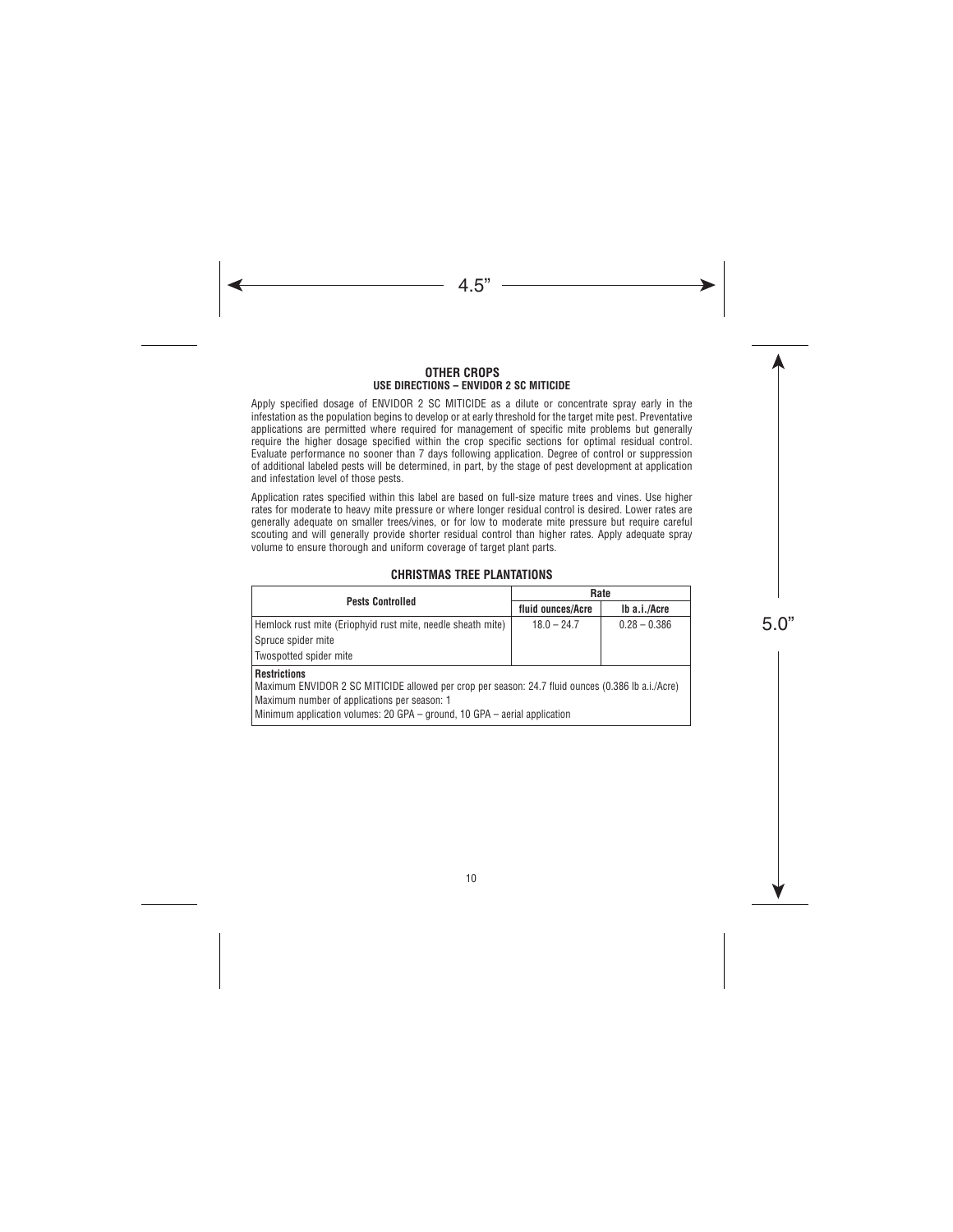#### **NAME OF MITE PESTS ON THIS LABEL**

| <b>COMMON NAME</b>                        | <b>Scientific Name</b>      | <b>COMMON NAME</b>     | <b>Scientific Name</b>     |
|-------------------------------------------|-----------------------------|------------------------|----------------------------|
| Apple rust mite                           | Aculus schlechtendali       | Peach silver mite      | Aculus cornutus            |
| Broad mite                                | Polyphagotarsonemus latus   | Pear rust mite         | Epitrimerus pyri           |
| Brown mite                                | Bryobia rubrioculus         | Pecan leaf scorch mite | Eotetranychus hicoriae     |
| Citrus flat mite (false spider mite)      | Brevipalpus lewisi          | Pink citrus rust mite  | Aculops pelekassi          |
| Citrus red mite                           | Panonychus citri            | Sixspotted mite        | Eotetranychus sexmaculatus |
| Citrus rust mite (silver mite)            | Phyllocoptruta oleivora     | Spruce spider mite     | Oligonychus ununguis       |
| European red mite                         | Panonvchus ulmi             | Texas citrus mite      | Eutetranychus banksi       |
| Grape erineum mite (blister mite)         | Colomerus vitis             | Twospotted spider mite | Tetranychus urticae        |
| Hemlock rust mite                         | Nalepella tsugifoliae       | Willamette mite        | Eotetranychus willametti   |
| McDaniel spider mite                      | Tetranychus mcdanieli       | Yuma spider mite       | Eotetranychus yumensis     |
| Pacific spider mite                       | Tetranychus pacificus       |                        |                            |
| <b>NAME OF INSECT PESTS ON THIS LABEL</b> |                             |                        |                            |
| San Jose scale                            | Quadraspidiotus perniciosus |                        |                            |

# **STORAGE AND DISPOSAL**

Do not contaminate water, food or feed by storage or disposal.

#### **PESTICIDE STORAGE**

ENVIDOR 2 SC MITICIDE is packaged in poly-ethylene containers. Do not allow product or containers to freeze. Store in a cool, dry place and in such a manner as to prevent cross contamination with other pesticides, fertilizers, food, and feed. Store in original container and out of the reach of children, preferably in a locked storage area.

Handle and open container in a manner as to prevent spillage. If container is leaking, invert to prevent leakage. If the container is leaking or material is spilled for any reason or cause, carefully dam up spilled material to prevent runoff. Refer to Precautionary Statements on label for hazards associated with the handling of this material. Do not walk through spilled material. Absorb spilled material with absorbing type compounds and dispose of as directed for pesticides below. In spill or leak incidents, keep unauthorized people away. You may contact the Bayer Emergency Response Team for decontamination procedures or any other assistance that may be necessary. The Bayer Emergency Response Telephone No. is (800) 334-7577, or contact Chemtrec at (800) 424-9300.

#### **PESTICIDE DISPOSAL**

Pesticide wastes are toxic. Improper disposal of excess pesticide, spray mixture, or rinsate is a violation of Federal Law. If these wastes cannot be disposed of by use according to label instructions, contact your State Pesticide or Environmental Control Agency, or the Hazardous Waste representative at the nearest EPA Regional Office for guidance.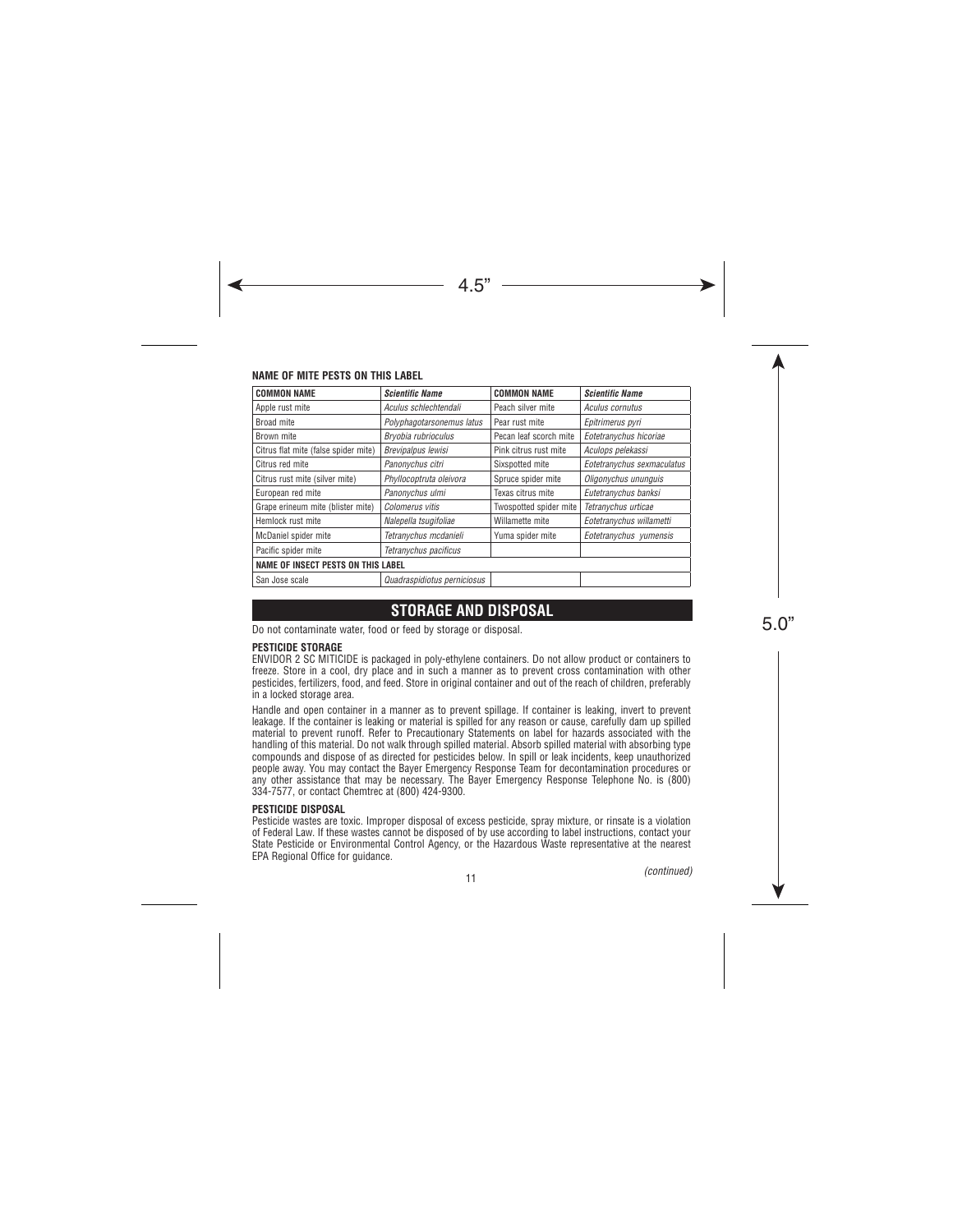#### **CONTAINER DISPOSAL Rigid, Non-refillable containers (equal to or less than 5 gallons)**

Non-refillable container. Do not reuse or refill this container. Offer for recycling, if available. Triple rinse or pressure rinse container (or equivalent) promptly after emptying. Triple rinse as follows: Empty the remaining contents into application equipment or a mix tank and drain for 10 seconds after the flow begins to drip. Fill the container 1/4 full with water and recap. Shake for 10 seconds. Pour rinsate into application equipment or a mix tank or store rinsate for later use or disposal. Drain for 10 seconds after the flow begins to drip. Repeat this procedure two more times.

Pressure rinse as follows: Empty the remaining contents into application equipment or a mix tank and continue to drain for 10 seconds after the flow begins to drip. Hold container upside down over application equipment or mix tank or collect rinsate for later use or disposal. Insert pressure rinsing nozzle in the side of the container, and rinse at about 40 PSI for at least 30 seconds. Drain for 10 seconds after the flow begins to drip.

Once container is rinsed, offer for recycling if available or puncture and dispose of in a sanitary landfill.

#### **Rigid, Non-refillable containers (greater than 5 gallons or 50 lbs)**

#### **Non-refillable Containers**

Non-refillable containers - Do not reuse or refill this container. Refer to Bottom Discharge IBC or Top Discharge IBC, Drums, Kegs information as follows.

Bottom Discharge IBC (e.g. – Schuetz Caged IBC or Snyder Square Stackable)

Pressure rinsing the container before final disposal is the responsibility of the person disposing of the container. To pressure rinse the container before final disposal, empty the remaining contents from the IBC into application equipment or mix tank. Raise the bottom of the IBC by 1.5 inches on the side which is opposite of the bottom discharge valve to promote more complete product removal. Completely remove the top lid of the IBC. Use water pressurized to at least 40 PSI to rinse all interior portions. Continuously pump or drain rinsate into application equipment or rinsate collection system while pressure rinsing. Continue pressure rinsing for 2 minutes or until rinsate becomes clear. Replace the lid and close bottom valve.

Top Discharge IBC, Drums, Kegs (e.g.– Snyder 120 Next Gen, Bonar B120, Drums, Kegs).

Triple rinsing the container before final disposal is the responsibility of the person disposing of the container. To triple rinse the container before final disposal, empty the remaining contents from this container into application equipment or mix tank. Fill the container at least 10 percent full with water. Agitate vigorously or recirculate water with the pump for 2 minutes. Rinse all interior surfaces. Pour or pump rinsate into application equipment or rinsate collection system. Repeat this procedure two more times.

Once container is rinsed, offer for recycling if available or puncture and dispose of in a sanitary landfill.

#### **Refillable Containers**

Refillable container – Refer to Bottom Discharge IBC or Top Discharge IBC, Drums, Kegs information as follows. Refill this container with pesticide only. Do not reuse this container for any other purpose. Contact your Ag retailer or Bayer CropScience for container return, disposal and recycling information.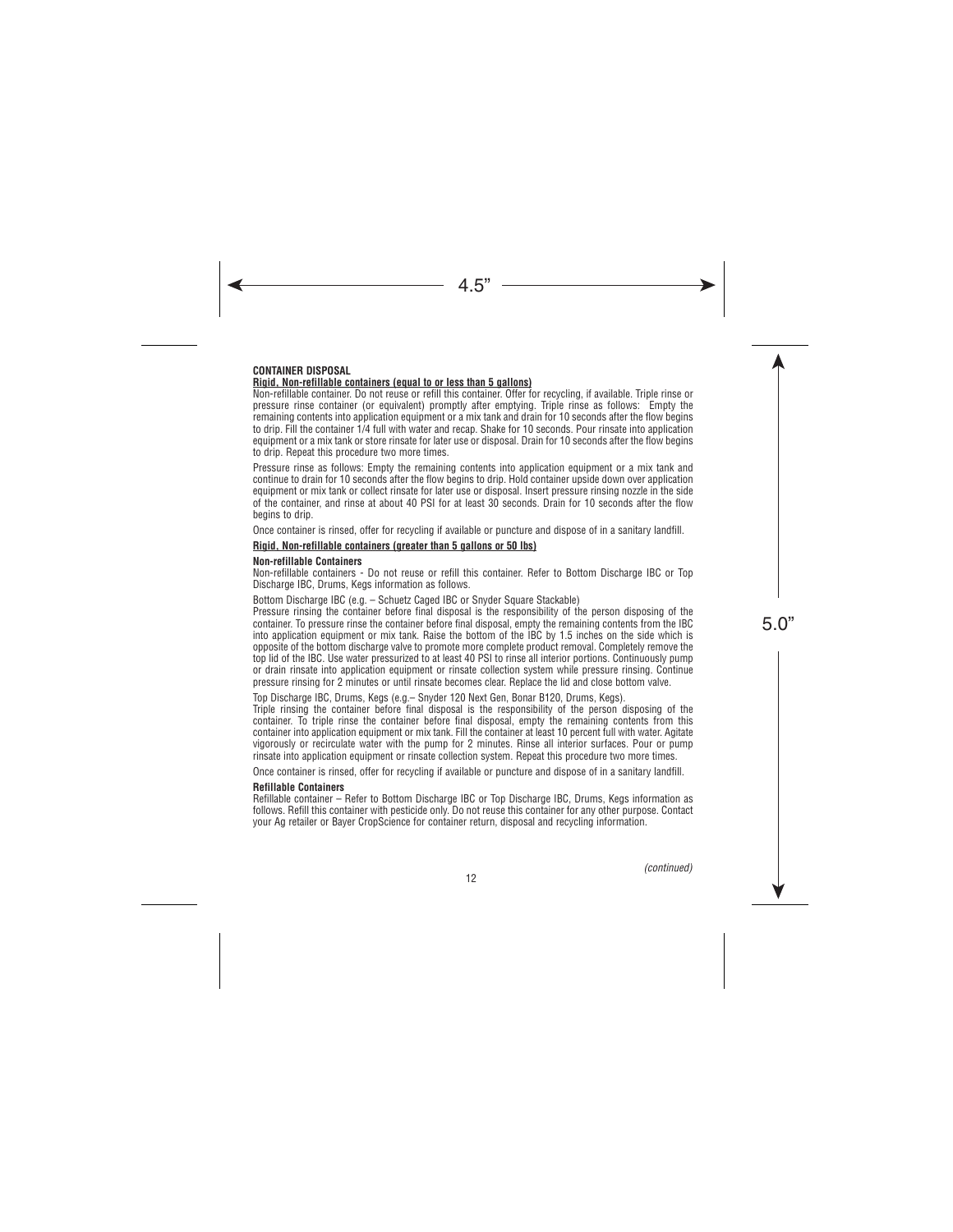Bottom Discharge IBC (e.g. – Schuetz Caged IBC or Snyder Square Stackable)

Pressure rinsing the container before final disposal is the responsibility of the person disposing of the container. Cleaning before refilling is the responsibility of the refiller. To pressure rinse the container before final disposal, empty the remaining contents from the IBC into application equipment or mix tank. Raise the bottom of the IBC by 1.5 inches on the side which is opposite of the bottom discharge valve to promote more complete product removal. Completely remove the top lid of the IBC. Use water pressurized to at least 40 PSI to rinse all interior portions. Continuously pump or drain rinsate into application equipment or rinsate collection system while pressure rinsing. Continue pressure rinsing for 2 minutes or until rinsate becomes clear. Replace the lid and close bottom valve.

Top Discharge IBC, Drums, Kegs (e.g.– Snyder 120 Next Gen, Bonar B120, Drums, Kegs).

Triple rinsing the container before final disposal is the responsibility of the person disposing of the container. Cleaning before refilling is the responsibility of the refiller. To triple rinse the containers before final disposal, empty the remaining contents from this container into application equipment or mix tank. Fill the container at least 10 percent full with water. Agitate vigorously or recirculate water with the pump for 2 minutes. Rinse all interior surfaces. Pour or pump rinsate into application equipment or rinsate collection system. Repeat this procedure two more times.

Once container is rinsed, offer for recycling if available or puncture and dispose of in a sanitary landfill.

End users are authorized to remove tamper evident cables as required to remove the product from the container unless the container is equipped with one way valves and refilling or returning is planned. If this is the case, end users are not authorized to remove tamper evident cables, one way valves or clean container.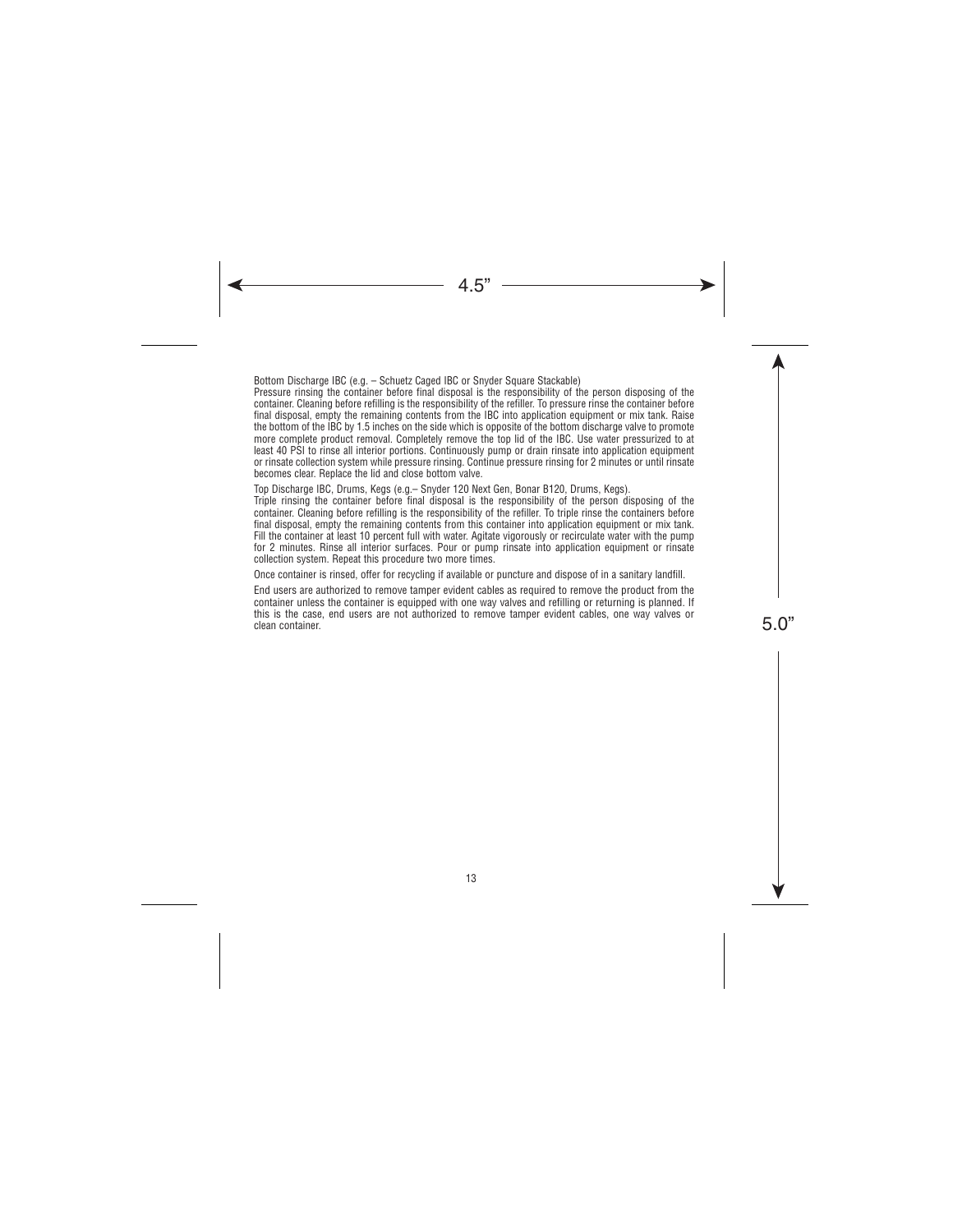#### **IMPORTANT: READ BEFORE USE**

Read the entire Directions for Use, Conditions, Disclaimer of Warranties and Limitations of Liability before using this product. If terms are not acceptable, return the unopened product container at once.

By using this product, user or buyer accepts the following Conditions, Disclaimer of Warranties and Limitations of Liability.

**CONDITIONS:** The directions for use of this product are believed to be adequate and must be followed carefully. However, it is impossible to eliminate all risks associated with the use of this product. Crop injury, ineffectiveness or other unintended consequences may result because of such factors as weather conditions, presence of other materials, or the manner of use or application, all of which are beyond the control of Bayer CropScience. All such risks shall be assumed by the user or buyer.

**DISCLAIMER OF WARRANTIES:** TO THE EXTENT CONSISTENT WITH APPLICABLE LAW, BAYER CROPSCIENCE MAKES NO OTHER WARRANTIES, EXPRESS OR IMPLIED, OF MERCHANTABILITY OR OF FITNESS FOR A PARTICULAR PURPOSE OR OTHERWISE, THAT EXTEND BEYOND THE STATEMENTS MADE ON THIS LABEL. No agent of Bayer CropScience is authorized to make any warranties beyond those contained herein or to modify the warranties contained herein. TO THE EXTENT CONSISTENT WITH APPLICABLE LAW, BAYER CROPSCIENCE DISCLAIMS ANY LIABILITY WHATSOEVER FOR SPECIAL, INCIDENTAL OR CONSEQUENTIAL DAMAGES RESULTING FROM THE USE OR HANDLING OF THIS PRODUCT.

**LIMITATIONS OF LIABILITY:** TO THE EXTENT CONSISTENT WITH APPLICABLE LAW, THE EXCLUSIVE REMEDY OF THE USER OR BUYER FOR ANY AND ALL LOSSES, INJURIES OR DAMAGES RESULTING FROM THE USE OR HANDLING OF THIS PRODUCT, WHETHER IN CONTRACT, WARRANTY, TORT, NEGLIGENCE, STRICT LIABILITY OR OTHERWISE, SHALL NOT EXCEED THE PURCHASE PRICE PAID, OR AT BAYER CROPSCIENCE'S ELECTION, THE REPLACEMENT OF PRODUCT.

Bayer